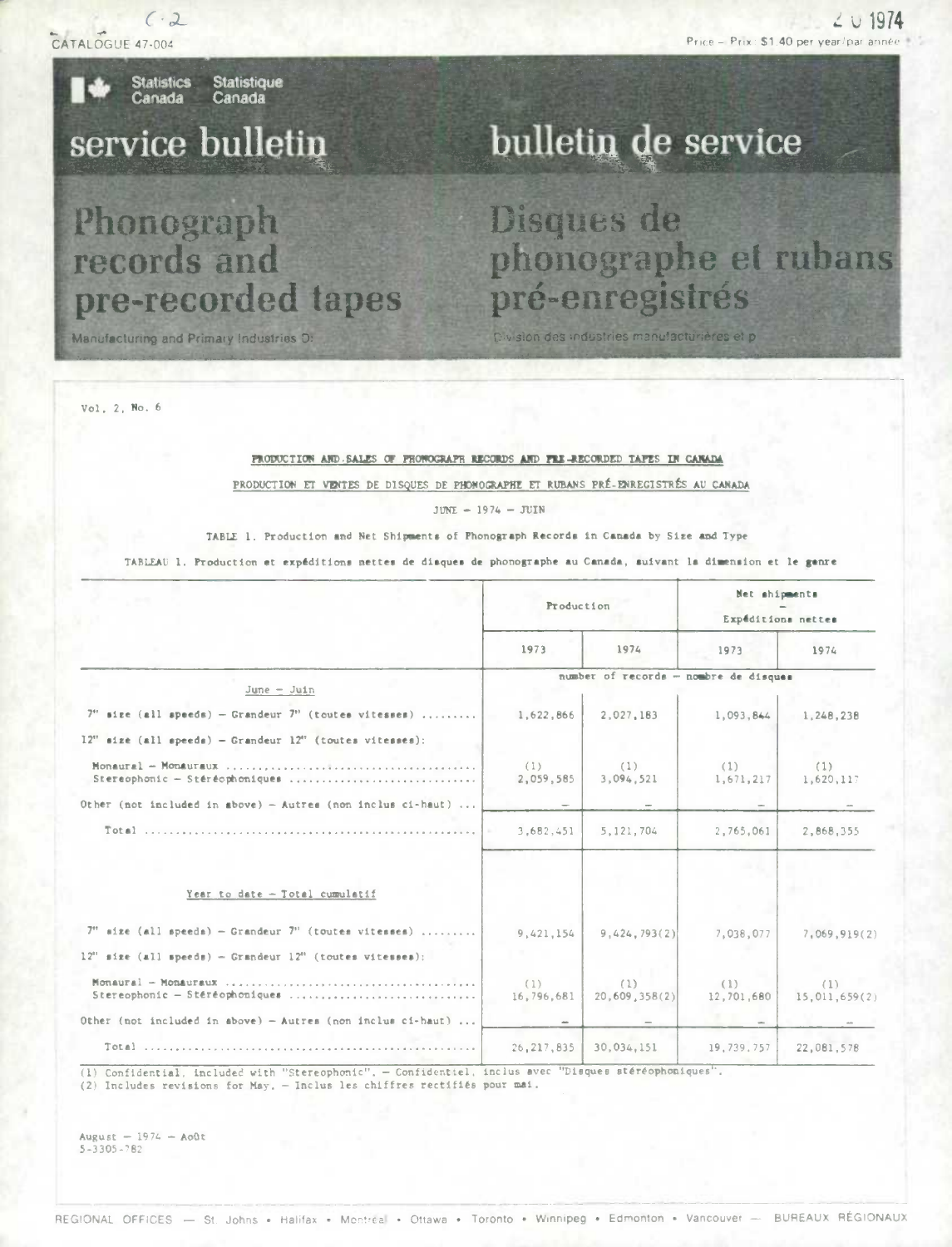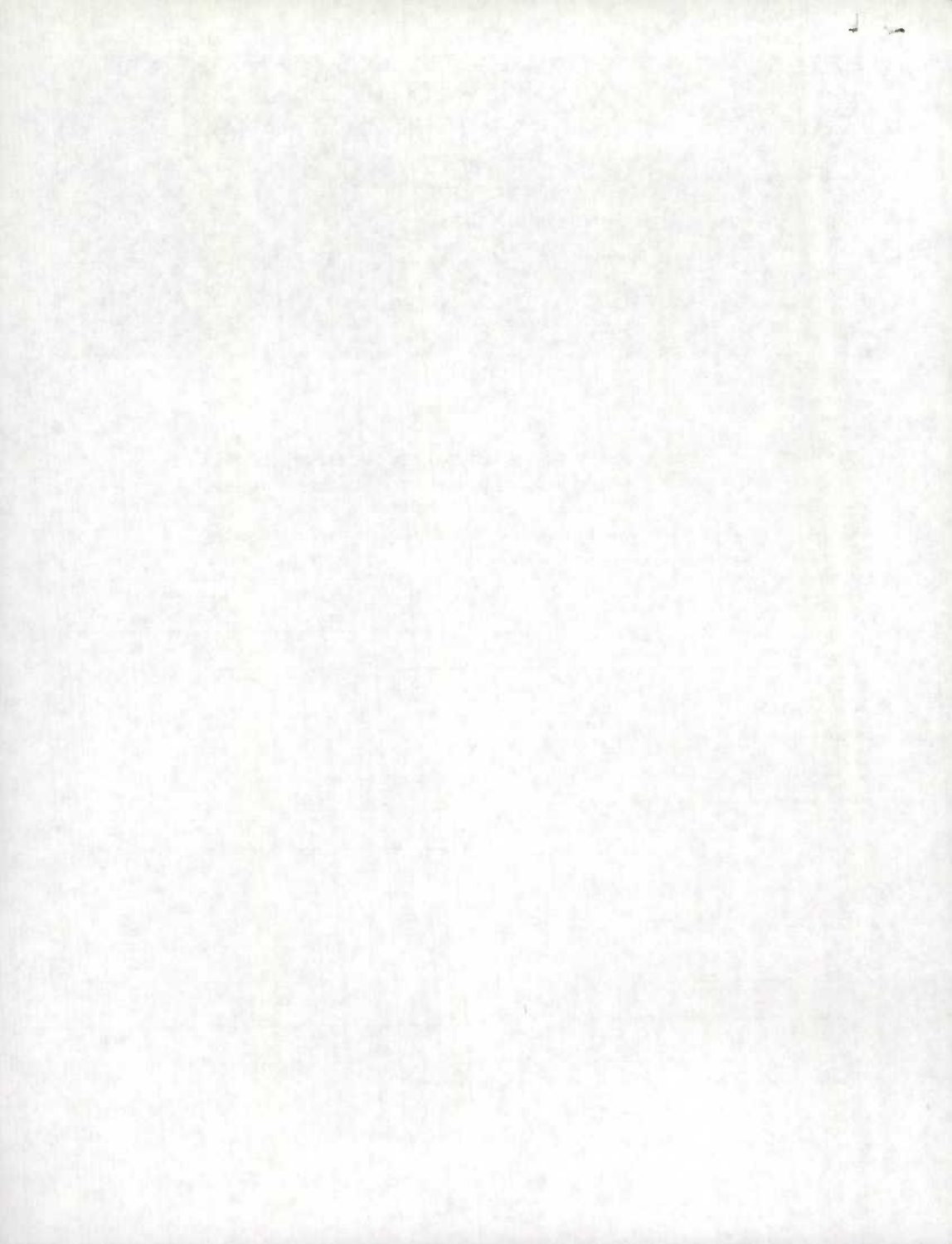### TABLE 2. Sales of Domestic Phonograph Records in Canada by Areas, etc.

| TABLEAU 2. Ventes de disques de phonographe pressés au Canada par région, etc |  |  |  |  |  |  |  |  |
|-------------------------------------------------------------------------------|--|--|--|--|--|--|--|--|
|-------------------------------------------------------------------------------|--|--|--|--|--|--|--|--|

|                                                                                                                                                                                                                                                                                                                                                                                         | Net value of males (distributor's<br>net selling price)<br>Valeur nette des ventes (prix de<br>vente net du distributeur)                                                                                                                                                                                                    |                                                        |  |
|-----------------------------------------------------------------------------------------------------------------------------------------------------------------------------------------------------------------------------------------------------------------------------------------------------------------------------------------------------------------------------------------|------------------------------------------------------------------------------------------------------------------------------------------------------------------------------------------------------------------------------------------------------------------------------------------------------------------------------|--------------------------------------------------------|--|
|                                                                                                                                                                                                                                                                                                                                                                                         |                                                                                                                                                                                                                                                                                                                              |                                                        |  |
|                                                                                                                                                                                                                                                                                                                                                                                         | 1973                                                                                                                                                                                                                                                                                                                         | 1974                                                   |  |
|                                                                                                                                                                                                                                                                                                                                                                                         | dollars                                                                                                                                                                                                                                                                                                                      |                                                        |  |
| $June - Juli$                                                                                                                                                                                                                                                                                                                                                                           |                                                                                                                                                                                                                                                                                                                              |                                                        |  |
|                                                                                                                                                                                                                                                                                                                                                                                         |                                                                                                                                                                                                                                                                                                                              |                                                        |  |
| Atlantic provinces - Provinces de l'Atlantique<br>Quebec and Eastern Ontario - Québec et l'est de l'Ontario                                                                                                                                                                                                                                                                             | 176.782<br>858,769                                                                                                                                                                                                                                                                                                           | 311,115<br>1,655,150                                   |  |
| Lakehead Ontario, Menitoba and Saskatchewan - Tête des Granda Lacs de                                                                                                                                                                                                                                                                                                                   | 1,297,470<br>135.891                                                                                                                                                                                                                                                                                                         | 1,837,738<br>285,482                                   |  |
|                                                                                                                                                                                                                                                                                                                                                                                         | 187,461<br>474,341                                                                                                                                                                                                                                                                                                           | 649.712<br>584,223                                     |  |
|                                                                                                                                                                                                                                                                                                                                                                                         | 3,130,714                                                                                                                                                                                                                                                                                                                    | 5,323,420                                              |  |
|                                                                                                                                                                                                                                                                                                                                                                                         |                                                                                                                                                                                                                                                                                                                              |                                                        |  |
| Undistributed - Non-distribués:                                                                                                                                                                                                                                                                                                                                                         |                                                                                                                                                                                                                                                                                                                              |                                                        |  |
| Record club sales(1) - Ventes des clubs de disques(1)                                                                                                                                                                                                                                                                                                                                   | (3)                                                                                                                                                                                                                                                                                                                          | (3)                                                    |  |
| Custom sales, liquidation sales, etc. $(2)$ - Ventes sur commande spéciale,                                                                                                                                                                                                                                                                                                             | 576,507                                                                                                                                                                                                                                                                                                                      | 452,172                                                |  |
|                                                                                                                                                                                                                                                                                                                                                                                         | 576,507                                                                                                                                                                                                                                                                                                                      | 452, 172                                               |  |
|                                                                                                                                                                                                                                                                                                                                                                                         |                                                                                                                                                                                                                                                                                                                              |                                                        |  |
| Year to date(4) - Total cumulatif(4)                                                                                                                                                                                                                                                                                                                                                    |                                                                                                                                                                                                                                                                                                                              |                                                        |  |
|                                                                                                                                                                                                                                                                                                                                                                                         |                                                                                                                                                                                                                                                                                                                              |                                                        |  |
| Atlantic provinces - Provinces de l'Atlantique<br>Quebec and Eastern Ontario - Québec et l'est de l'Ontario                                                                                                                                                                                                                                                                             | 973,373<br>7,507,867<br>9,106,155                                                                                                                                                                                                                                                                                            | 1,577,594<br>9,556,415<br>14,514,977                   |  |
| Lakehead Ontario, Manitoba and Saskatchewan - Tête des Grands Lacs de                                                                                                                                                                                                                                                                                                                   | 1,404,033                                                                                                                                                                                                                                                                                                                    | 2.076,545                                              |  |
|                                                                                                                                                                                                                                                                                                                                                                                         | 2,021,162<br>3.413.763                                                                                                                                                                                                                                                                                                       | 3,616,324<br>4,573,157                                 |  |
|                                                                                                                                                                                                                                                                                                                                                                                         | 24,426,353                                                                                                                                                                                                                                                                                                                   | 35.915.012                                             |  |
|                                                                                                                                                                                                                                                                                                                                                                                         |                                                                                                                                                                                                                                                                                                                              |                                                        |  |
| Undistributed - Non-distribués:                                                                                                                                                                                                                                                                                                                                                         |                                                                                                                                                                                                                                                                                                                              |                                                        |  |
| Record club sales(1) - Ventes des clubs de disques(1)<br>Custom sales, liquidation sales, etc. $(2)$ - Ventes sur commande spéciale,                                                                                                                                                                                                                                                    | (3)<br>4,660,402                                                                                                                                                                                                                                                                                                             | (3)<br>5,273,472                                       |  |
|                                                                                                                                                                                                                                                                                                                                                                                         | 4.650.402                                                                                                                                                                                                                                                                                                                    | 5,273.432                                              |  |
| Note: Atlantic provinces: Newfoundland, Prince Edward<br>Nota<br>Island, Nova Scotia and New Brunswick,<br>Quebec and Eastern Ontario: Includes the Ottawa<br>Valley and Eastern Ontario as far west as<br>Kingston.<br>Kingston.<br>Ontario: Excludes Eastern Ontario, the Ottawa<br>Valley and Lakehead Ontario, i.e. the Northwestern<br>nart of Ontario as far east as Thunder Bay. | Edouard, Nouvelle-Écosse et Nouveau-Brunswick.<br>Québec et l'est de l'Ontario: Y compris la vallée de<br>l'Outaouais et l'est de l'Ontario, à l'ouest jusqu'à<br>Ontario: Sauf l'est de l'Ontario, la vallée de<br>l'Outaquais et la Tête des Grands Lacs, en Ontario.<br>c.-à-d. la partie nord-ouest de l'Ontario jusqu'à | Provinces de l'Atlantique: Terre-Neuve, Ile-du-Prince- |  |

Lest de inunder Bay.<br>
(1) Shown at estimated distributor's selling price. - Valeurs fondées sur une évaluation des prix de vente des distributeurs.<br>
(2) Shown at actual net billing price. - Valeurs fondées sur les prix rée

l'est de Thunder Bay.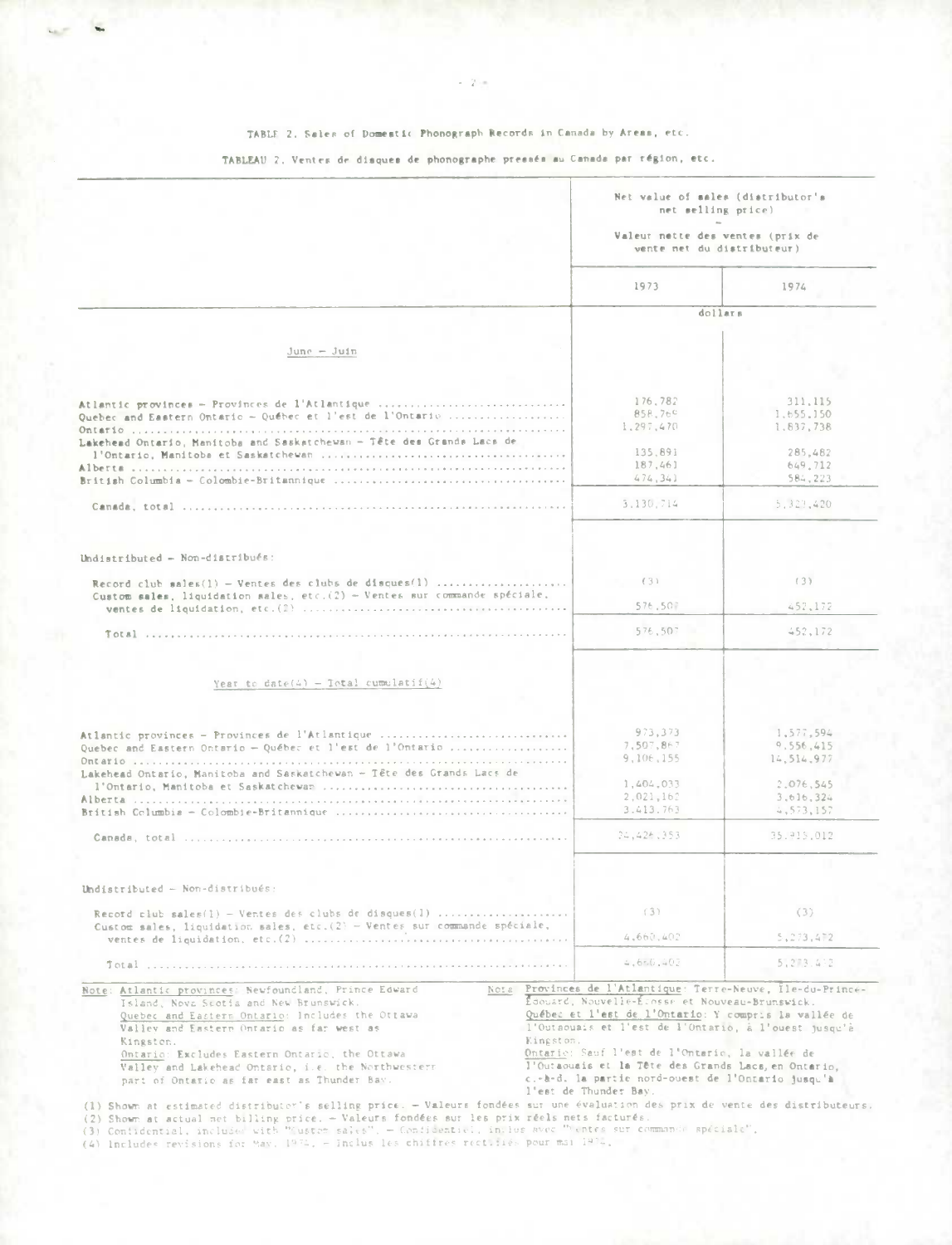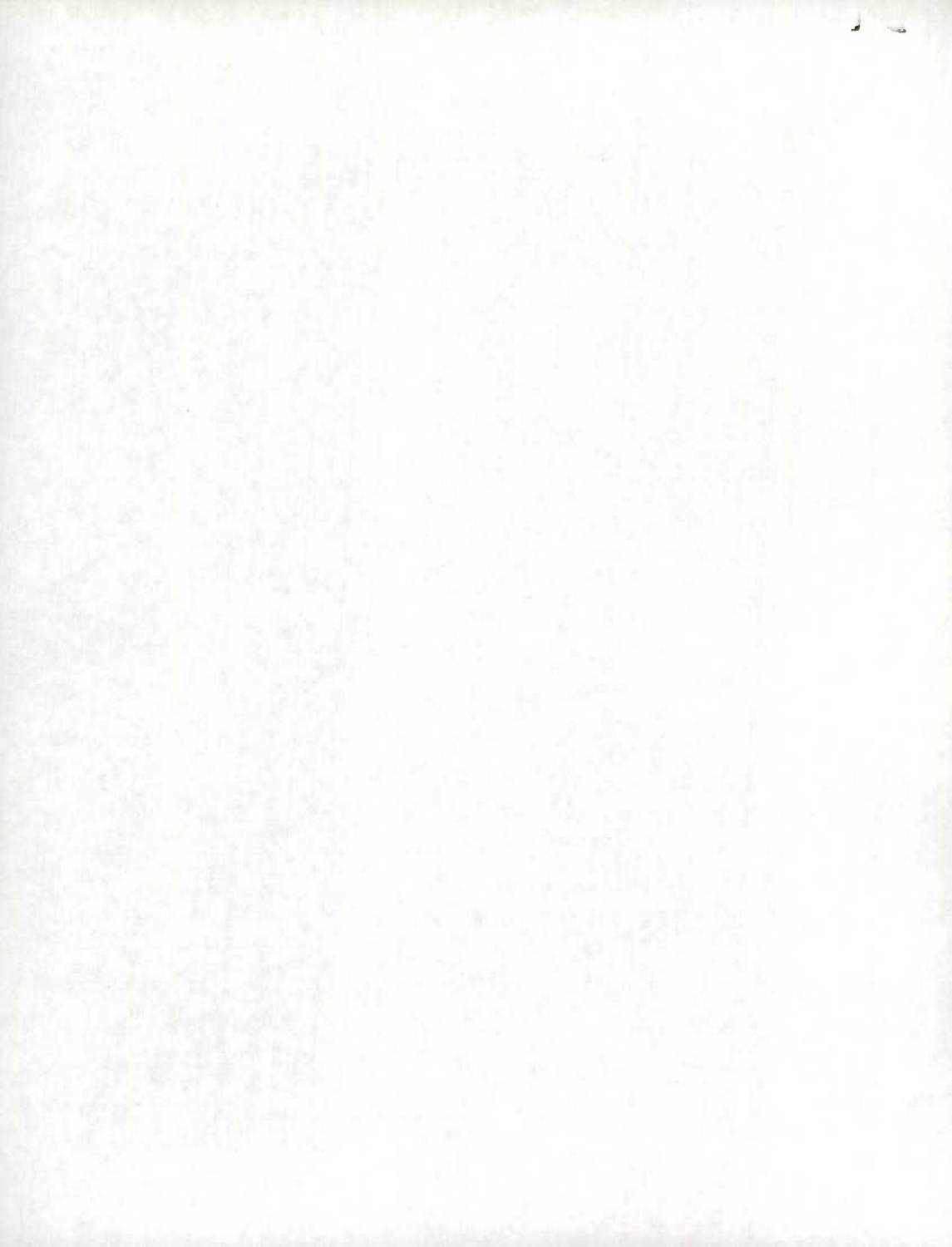#### TABLE 1, Sales of Pre-recorded Tapes in Canada by Areas, etc.

TABLEAU 4. Ventes de rubius pré-enregistrés au Canada par région, etc.

|                                                                                                                                                                                                                                                                                                                                                                                 | Net value of sales (distributor's<br>net selling price)<br>Valeur nette des ventes (prix de<br>vente net du distributeur)                                                      |                                                                                                                                                                     |  |
|---------------------------------------------------------------------------------------------------------------------------------------------------------------------------------------------------------------------------------------------------------------------------------------------------------------------------------------------------------------------------------|--------------------------------------------------------------------------------------------------------------------------------------------------------------------------------|---------------------------------------------------------------------------------------------------------------------------------------------------------------------|--|
|                                                                                                                                                                                                                                                                                                                                                                                 | 1973                                                                                                                                                                           | 1974                                                                                                                                                                |  |
|                                                                                                                                                                                                                                                                                                                                                                                 |                                                                                                                                                                                | dollars                                                                                                                                                             |  |
|                                                                                                                                                                                                                                                                                                                                                                                 |                                                                                                                                                                                |                                                                                                                                                                     |  |
| June - Juin                                                                                                                                                                                                                                                                                                                                                                     |                                                                                                                                                                                |                                                                                                                                                                     |  |
|                                                                                                                                                                                                                                                                                                                                                                                 |                                                                                                                                                                                |                                                                                                                                                                     |  |
|                                                                                                                                                                                                                                                                                                                                                                                 |                                                                                                                                                                                |                                                                                                                                                                     |  |
| Atlantic provinces - Provinces de l'Atlantique<br>Quebec and Eastern Ontario - Québec et l'est de l'Ontario                                                                                                                                                                                                                                                                     | 78,784<br>433,799                                                                                                                                                              | 97,450<br>401,059                                                                                                                                                   |  |
|                                                                                                                                                                                                                                                                                                                                                                                 | 799,463                                                                                                                                                                        | 795,953                                                                                                                                                             |  |
| Lakehead Ontario, Manitoba and Saskatchewan - Tête des Crands Lacs de                                                                                                                                                                                                                                                                                                           | 72,407                                                                                                                                                                         | 163.668                                                                                                                                                             |  |
|                                                                                                                                                                                                                                                                                                                                                                                 | 145,755                                                                                                                                                                        | 417,285                                                                                                                                                             |  |
|                                                                                                                                                                                                                                                                                                                                                                                 | 249,466                                                                                                                                                                        | 305,257                                                                                                                                                             |  |
|                                                                                                                                                                                                                                                                                                                                                                                 | 1,779,674                                                                                                                                                                      | 2,180,672                                                                                                                                                           |  |
|                                                                                                                                                                                                                                                                                                                                                                                 |                                                                                                                                                                                |                                                                                                                                                                     |  |
|                                                                                                                                                                                                                                                                                                                                                                                 |                                                                                                                                                                                |                                                                                                                                                                     |  |
| Undistributed - Non-distribués:                                                                                                                                                                                                                                                                                                                                                 |                                                                                                                                                                                |                                                                                                                                                                     |  |
| Record club sales(1) - Ventes des clubs de disques(1)                                                                                                                                                                                                                                                                                                                           | (3)                                                                                                                                                                            | (3)                                                                                                                                                                 |  |
| Custom sales, liquidation sales, etc. (2) - Ventes sur commande spéciale,                                                                                                                                                                                                                                                                                                       | 600,920                                                                                                                                                                        | 397,245                                                                                                                                                             |  |
| Total concernment construction of the contract of the contract of the contract of the contract of the contract of the contract of the contract of the contract of the contract of the contract of the contract of the contract                                                                                                                                                  | 600.920                                                                                                                                                                        | 397,245                                                                                                                                                             |  |
|                                                                                                                                                                                                                                                                                                                                                                                 |                                                                                                                                                                                |                                                                                                                                                                     |  |
|                                                                                                                                                                                                                                                                                                                                                                                 |                                                                                                                                                                                |                                                                                                                                                                     |  |
| Year to date - Total cumulatif                                                                                                                                                                                                                                                                                                                                                  |                                                                                                                                                                                |                                                                                                                                                                     |  |
|                                                                                                                                                                                                                                                                                                                                                                                 |                                                                                                                                                                                |                                                                                                                                                                     |  |
| Atlantic provinces - Provinces de l'Atlantique                                                                                                                                                                                                                                                                                                                                  | 501,938                                                                                                                                                                        | 670.837                                                                                                                                                             |  |
| Quebec and Eastern Ontario - Québec et l'est de l'Ontario                                                                                                                                                                                                                                                                                                                       | 2.398.040                                                                                                                                                                      | 2.358.884                                                                                                                                                           |  |
|                                                                                                                                                                                                                                                                                                                                                                                 | 4,937,776                                                                                                                                                                      | 5,277,100                                                                                                                                                           |  |
| Lakehead Ontario, Manitoba and Saskatchewan - Tête des Grands Lacs de                                                                                                                                                                                                                                                                                                           | 723,161                                                                                                                                                                        | 1,151,117                                                                                                                                                           |  |
|                                                                                                                                                                                                                                                                                                                                                                                 | 1,238,359                                                                                                                                                                      | 2,044.342                                                                                                                                                           |  |
|                                                                                                                                                                                                                                                                                                                                                                                 | 1.371.282                                                                                                                                                                      | 1,716,213                                                                                                                                                           |  |
|                                                                                                                                                                                                                                                                                                                                                                                 | 11,170,556                                                                                                                                                                     | 13, 218, 493                                                                                                                                                        |  |
|                                                                                                                                                                                                                                                                                                                                                                                 |                                                                                                                                                                                |                                                                                                                                                                     |  |
|                                                                                                                                                                                                                                                                                                                                                                                 |                                                                                                                                                                                |                                                                                                                                                                     |  |
| Undistributed $-$ Non-distribués:                                                                                                                                                                                                                                                                                                                                               |                                                                                                                                                                                |                                                                                                                                                                     |  |
| Record club sales(1) - Ventes des clubs de disques(1)<br>Custom sales, liquidation sales, etc.(2) - Ventes sur commande spéciale,                                                                                                                                                                                                                                               | (3)                                                                                                                                                                            | (3)                                                                                                                                                                 |  |
|                                                                                                                                                                                                                                                                                                                                                                                 | 2,856,850                                                                                                                                                                      | 4,083,626                                                                                                                                                           |  |
|                                                                                                                                                                                                                                                                                                                                                                                 | 2.856.850                                                                                                                                                                      | 4,083,626                                                                                                                                                           |  |
|                                                                                                                                                                                                                                                                                                                                                                                 |                                                                                                                                                                                | Nota: Provinces de l'Atlantique: Terre-Neuve, Ile-du-Prince-                                                                                                        |  |
| Note: Atlantic provinces: Newfoundland, Prince Edward<br>Island, Nova Scotia and New Brunswick.<br>Quebec and Eastern Ontario: Includes the Ottawa<br>Valley and Eastern Ontario as far west as<br>Kingston.<br>Kingston.<br>Ontario: Excludes Eastern Ontario, the Ottawa<br>Valley and Lakehead Ontario, i.e. the Northwestern<br>part of Ontario as far east as Thunder Bay. | Edouard, Nouvelle-Écosse et Nouveau-Brunswick.<br>Ontario: Sauf l'est de l'Ontario, la vallée de<br>c.-h-d. la partie nord-ouest de l'Ontario jusqu'à<br>l'est de Thunder Bay. | Québec et l'est de l'Ontario: Y compris la vallée de<br>l'Outaouais et l'est de l'Ontario, à l'ouest jusqu'à<br>l'Outaouais et la Tête des Grands Lacs, en Ontario. |  |

(1) Shown at estimated distributor's selling price. - Valeurs fondées sur une évaluation des prix de vente et<br>(2) Shown at actual net billing price. - Valeurs fondées sur les prix réels nets facturés.<br>(3) Confidential, inc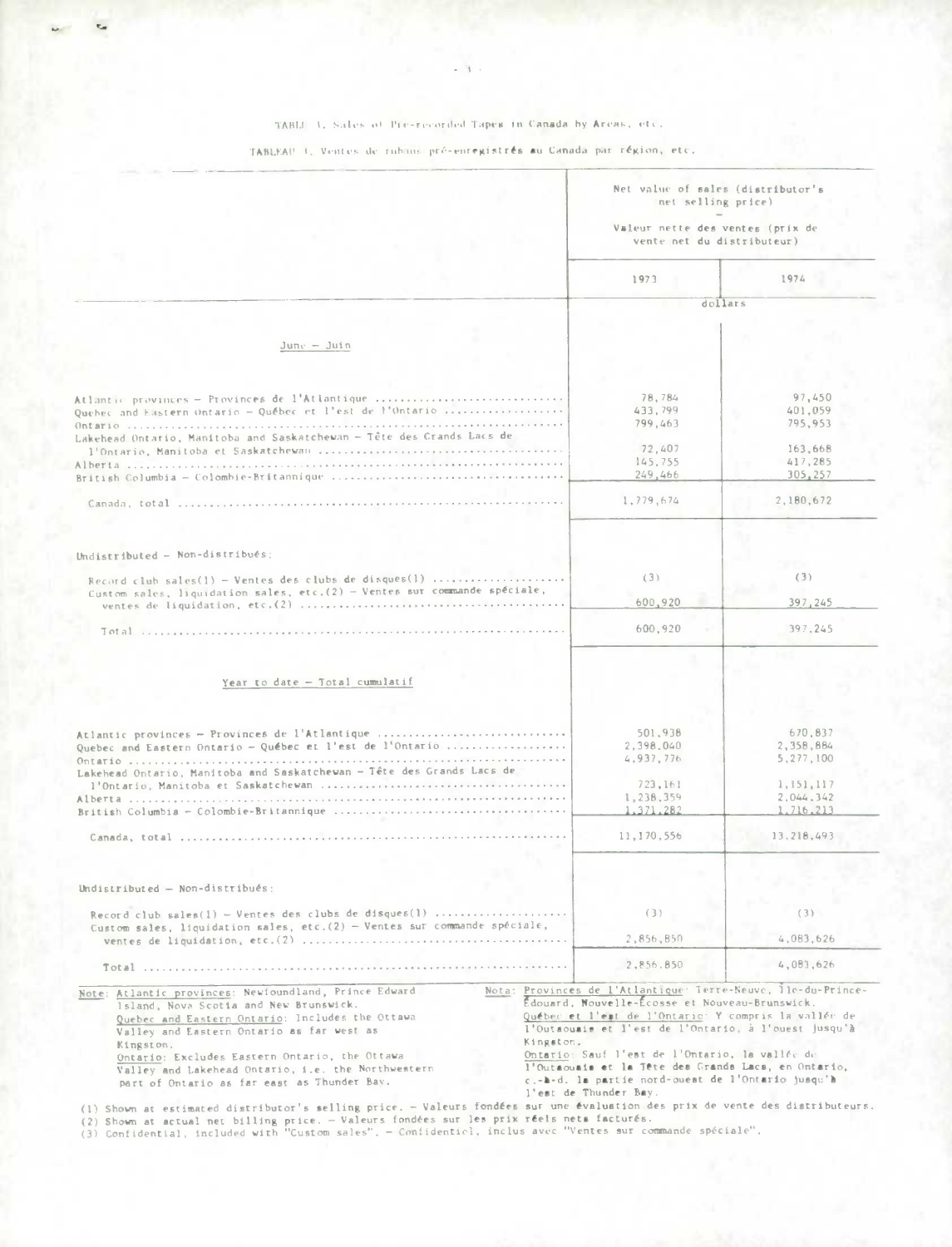![](_page_5_Picture_0.jpeg)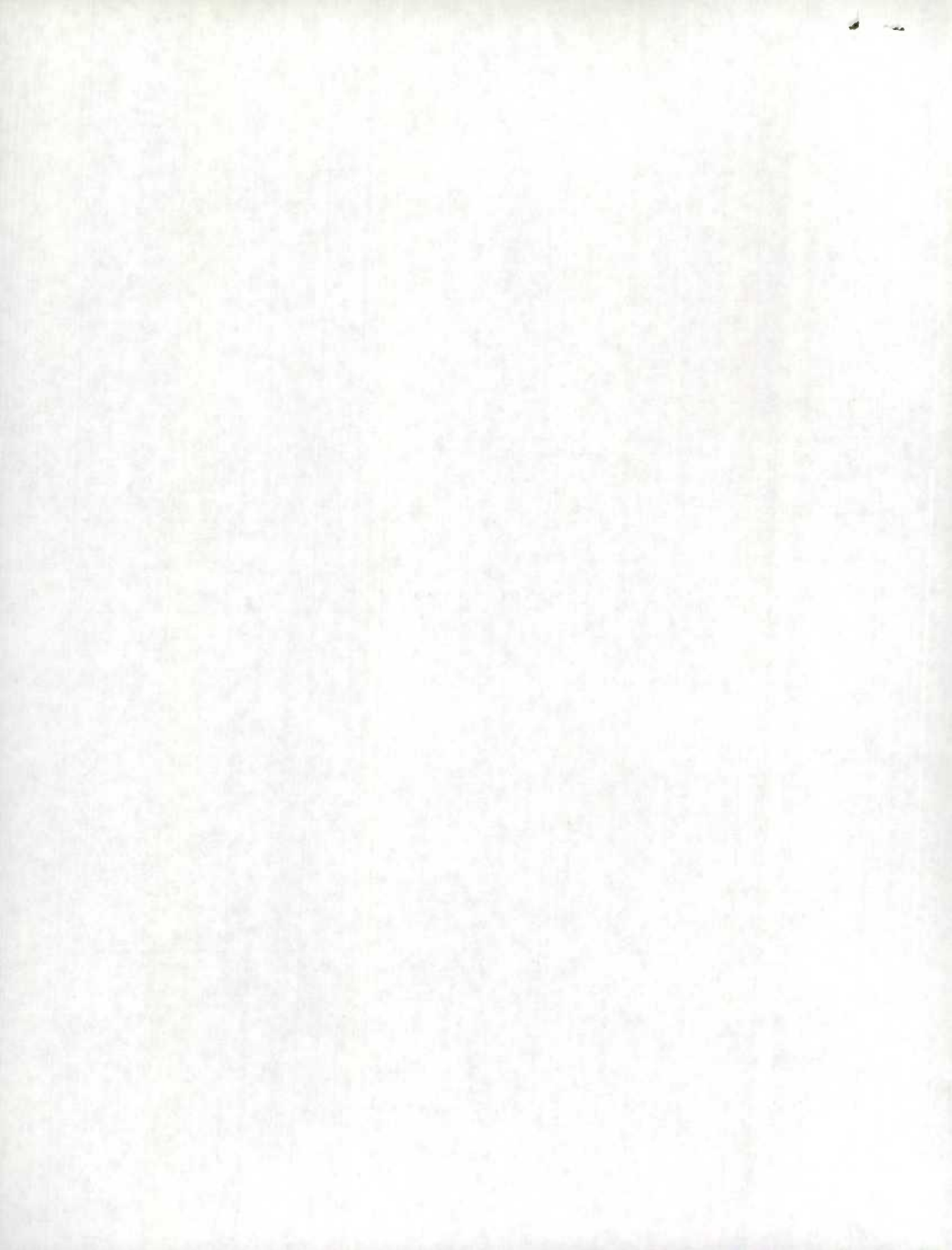### TABLE 4. Production and Net Shipments of Pre-recorded Tapes.

## TABLEAU 4, Production et expéditions nettes de rubans pré-enregistrés

|                                                                                                                                                                                                                                                                                                                                                                                                                                                                                                                                                                                                                                                                                                                                                                    | Production                                                                                                                                                                                                                                                                                                                                                                                                                                                                                                                                                                                                                                                                                                                                                                       |           | Net shipments<br>Expéditions nettes |              |  |
|--------------------------------------------------------------------------------------------------------------------------------------------------------------------------------------------------------------------------------------------------------------------------------------------------------------------------------------------------------------------------------------------------------------------------------------------------------------------------------------------------------------------------------------------------------------------------------------------------------------------------------------------------------------------------------------------------------------------------------------------------------------------|----------------------------------------------------------------------------------------------------------------------------------------------------------------------------------------------------------------------------------------------------------------------------------------------------------------------------------------------------------------------------------------------------------------------------------------------------------------------------------------------------------------------------------------------------------------------------------------------------------------------------------------------------------------------------------------------------------------------------------------------------------------------------------|-----------|-------------------------------------|--------------|--|
|                                                                                                                                                                                                                                                                                                                                                                                                                                                                                                                                                                                                                                                                                                                                                                    | 1973                                                                                                                                                                                                                                                                                                                                                                                                                                                                                                                                                                                                                                                                                                                                                                             | 1974      | 1973                                | 1974         |  |
|                                                                                                                                                                                                                                                                                                                                                                                                                                                                                                                                                                                                                                                                                                                                                                    |                                                                                                                                                                                                                                                                                                                                                                                                                                                                                                                                                                                                                                                                                                                                                                                  |           | number of units - nombre d'unités   |              |  |
|                                                                                                                                                                                                                                                                                                                                                                                                                                                                                                                                                                                                                                                                                                                                                                    |                                                                                                                                                                                                                                                                                                                                                                                                                                                                                                                                                                                                                                                                                                                                                                                  |           |                                     |              |  |
| $June - Juli$                                                                                                                                                                                                                                                                                                                                                                                                                                                                                                                                                                                                                                                                                                                                                      |                                                                                                                                                                                                                                                                                                                                                                                                                                                                                                                                                                                                                                                                                                                                                                                  |           |                                     |              |  |
| Cartridges - 8 track - Cartouches - 8 pistes                                                                                                                                                                                                                                                                                                                                                                                                                                                                                                                                                                                                                                                                                                                       | 752,825                                                                                                                                                                                                                                                                                                                                                                                                                                                                                                                                                                                                                                                                                                                                                                          | 1,018,667 | 550,894                             | 567,684      |  |
| Cartridges - 4 track - Cartouches - 4 pistes                                                                                                                                                                                                                                                                                                                                                                                                                                                                                                                                                                                                                                                                                                                       |                                                                                                                                                                                                                                                                                                                                                                                                                                                                                                                                                                                                                                                                                                                                                                                  |           |                                     |              |  |
|                                                                                                                                                                                                                                                                                                                                                                                                                                                                                                                                                                                                                                                                                                                                                                    | 129,250                                                                                                                                                                                                                                                                                                                                                                                                                                                                                                                                                                                                                                                                                                                                                                          | 74.634    | 72,879                              | 70,906       |  |
| Reel to reel - Bobine à bobine                                                                                                                                                                                                                                                                                                                                                                                                                                                                                                                                                                                                                                                                                                                                     | $\mathbb X$                                                                                                                                                                                                                                                                                                                                                                                                                                                                                                                                                                                                                                                                                                                                                                      |           | x.                                  |              |  |
|                                                                                                                                                                                                                                                                                                                                                                                                                                                                                                                                                                                                                                                                                                                                                                    |                                                                                                                                                                                                                                                                                                                                                                                                                                                                                                                                                                                                                                                                                                                                                                                  |           |                                     |              |  |
|                                                                                                                                                                                                                                                                                                                                                                                                                                                                                                                                                                                                                                                                                                                                                                    | $\mathcal{H}^-$                                                                                                                                                                                                                                                                                                                                                                                                                                                                                                                                                                                                                                                                                                                                                                  | 1,093,301 | $\mathcal{H}^-$                     | 638,590      |  |
|                                                                                                                                                                                                                                                                                                                                                                                                                                                                                                                                                                                                                                                                                                                                                                    |                                                                                                                                                                                                                                                                                                                                                                                                                                                                                                                                                                                                                                                                                                                                                                                  |           |                                     |              |  |
| Year to date - Total cumulatif                                                                                                                                                                                                                                                                                                                                                                                                                                                                                                                                                                                                                                                                                                                                     |                                                                                                                                                                                                                                                                                                                                                                                                                                                                                                                                                                                                                                                                                                                                                                                  |           |                                     |              |  |
| Cartridges - 8 track - Cartouches - 8 pistes                                                                                                                                                                                                                                                                                                                                                                                                                                                                                                                                                                                                                                                                                                                       | 4, 244, 967                                                                                                                                                                                                                                                                                                                                                                                                                                                                                                                                                                                                                                                                                                                                                                      | 6,007,686 | 3,264,052                           | 4,461,710(1) |  |
| Cartridges - 4 track - Cartouches - 4 pistes                                                                                                                                                                                                                                                                                                                                                                                                                                                                                                                                                                                                                                                                                                                       |                                                                                                                                                                                                                                                                                                                                                                                                                                                                                                                                                                                                                                                                                                                                                                                  |           | $-$                                 |              |  |
|                                                                                                                                                                                                                                                                                                                                                                                                                                                                                                                                                                                                                                                                                                                                                                    | 809,698                                                                                                                                                                                                                                                                                                                                                                                                                                                                                                                                                                                                                                                                                                                                                                          | 753,838   | 573,182                             | 510, 255(1)  |  |
| Reel to reel - 8obine à bobine                                                                                                                                                                                                                                                                                                                                                                                                                                                                                                                                                                                                                                                                                                                                     | $\mathbf{x}$                                                                                                                                                                                                                                                                                                                                                                                                                                                                                                                                                                                                                                                                                                                                                                     |           | $\mathbb{X}$                        |              |  |
|                                                                                                                                                                                                                                                                                                                                                                                                                                                                                                                                                                                                                                                                                                                                                                    | $-$                                                                                                                                                                                                                                                                                                                                                                                                                                                                                                                                                                                                                                                                                                                                                                              |           | $\chi$                              |              |  |
|                                                                                                                                                                                                                                                                                                                                                                                                                                                                                                                                                                                                                                                                                                                                                                    | $\,\times\,$                                                                                                                                                                                                                                                                                                                                                                                                                                                                                                                                                                                                                                                                                                                                                                     | 6,761,524 | 3,837,867                           | 4,971,965    |  |
| Note: Net value of sales means gross sales less re-<br>turns and exchanges.<br>Distributors net selling price is that price<br>which the distributor invoices the dealer or<br>retailer (i.e. the wholesale price to retailers<br>net of sales taxes, excise duties and taxes, out-<br>ward transportation charges, sales discounts and<br>allowances).<br>Net shipments mean gross shipments less returns<br>and exchanges. Inter-company reporting duplica-<br>tion has been eliminated. Net shipments DO NOT<br>INCLUDE shipments to "Radio Station" and "Re-<br>viewer's Samples", "Promotional Records and Pro-<br>motional Pre-recorded tapes" and "Transcriptions<br>Records".<br>(1) Includes revisions for May. - Inclus les chiffres rectifiés pour mai. | Nota: Valeur nette des ventes veut dire ventes brutes moins<br>les retours et les échanges.<br>Prix net de vente des distributeurs veut dire prix fac-<br>turé par le distributeur ou au détaillant (prix de gros<br>au détaillant, sans les taxes de vente, les droits et<br>taxes d'accise, les frais d'enlèvement, les escomptes<br>et bonifications sur les ventes).<br>Expéditions nettes veut dire expéditions brutes moins<br>les retours et les échanges. La répétition par les<br>succursales d'une même société a été éliminée. Les ex-<br>péditions nettes NE COMPRENNENT PAS les expéditions<br>aux postes de radio, aux critiques et expéditions de<br>disques et de rubans pré-enregistrés pour fins publici-<br>taires et expéditions à d'autres firmes "V.T.R.". |           |                                     |              |  |

x Confidential to meet secrecy requirements of the Statistics Act. — Confidentiel en vertu des dispositions de la Loi sur la<br>statistique relatives au secret.

NATIONAL HERAPY OF CANADA